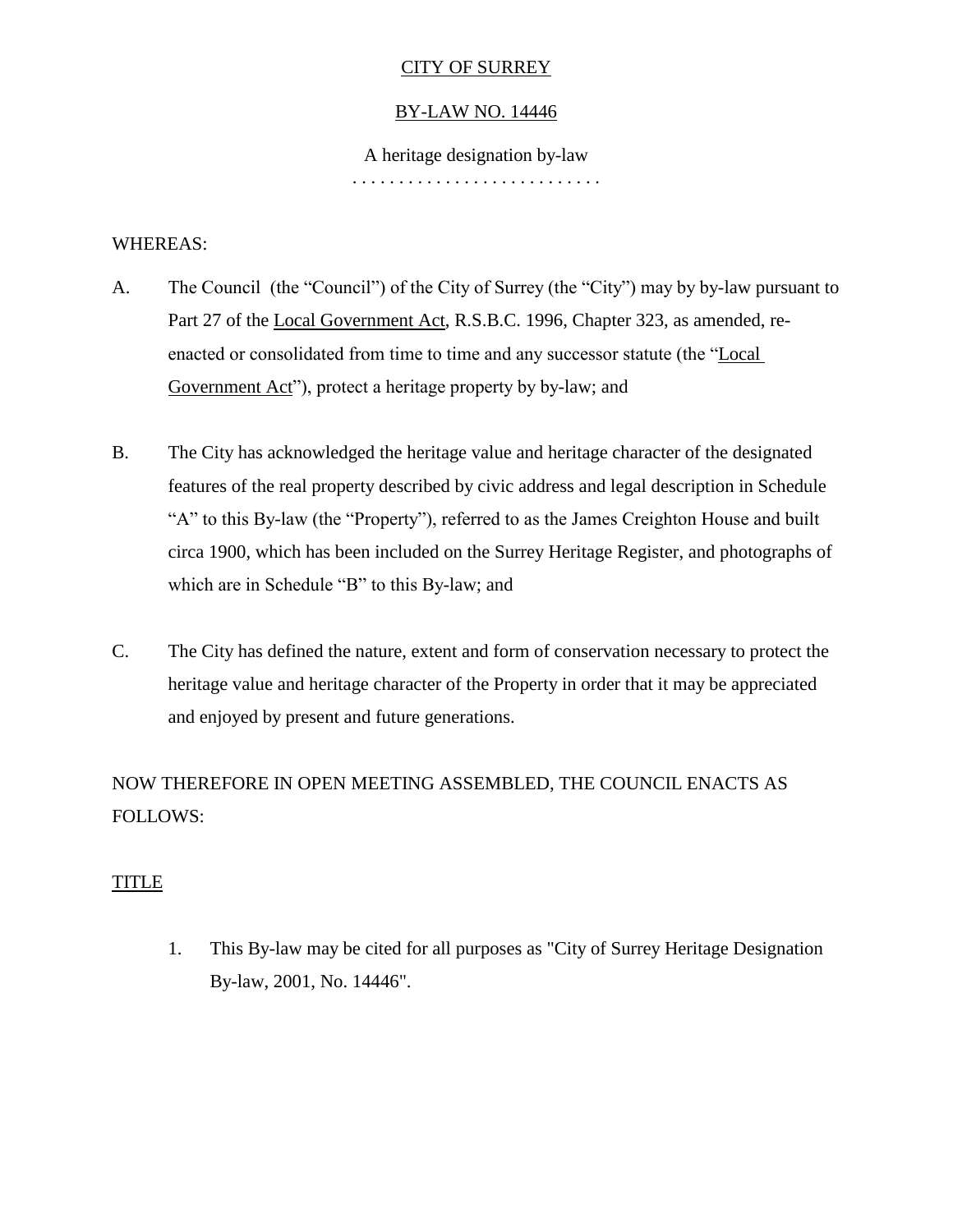#### **INTERPRETATION**

2. In this By-law, any grammatical form of the term "alter", and the terms "approval", "heritage character", "heritage designation by-law", "heritage property", "heritage value", "owner" and "real property" have the meaning given to them in Local Government Act.

### **DESIGNATION**

- 3. The Property is designated as protected under Section 967 of the Local Government Act.
- 4. Designation protection of the Property shall restrict the owner from making alterations to the Property without first obtaining approval from the City.

#### EXEMPTIONS FROM APPROVAL FOR ALTERATIONS

- 5. The following types of alterations may be made to the Property without the owner having to obtain approval from the City:
	- (a) alterations to the interior that do not alter the exterior appearance; and
	- (b) normal repair and maintenance of the designated features identified in Schedule "A".
- 6. For the purposes of Section 5, "normal repair and maintenance" means the repair to, or removal and reattachment of existing elements, features, finishing materials or any other components of the Property such that the heritage value and heritage character of the Property is not altered, including but not limited to the configuration, design and style.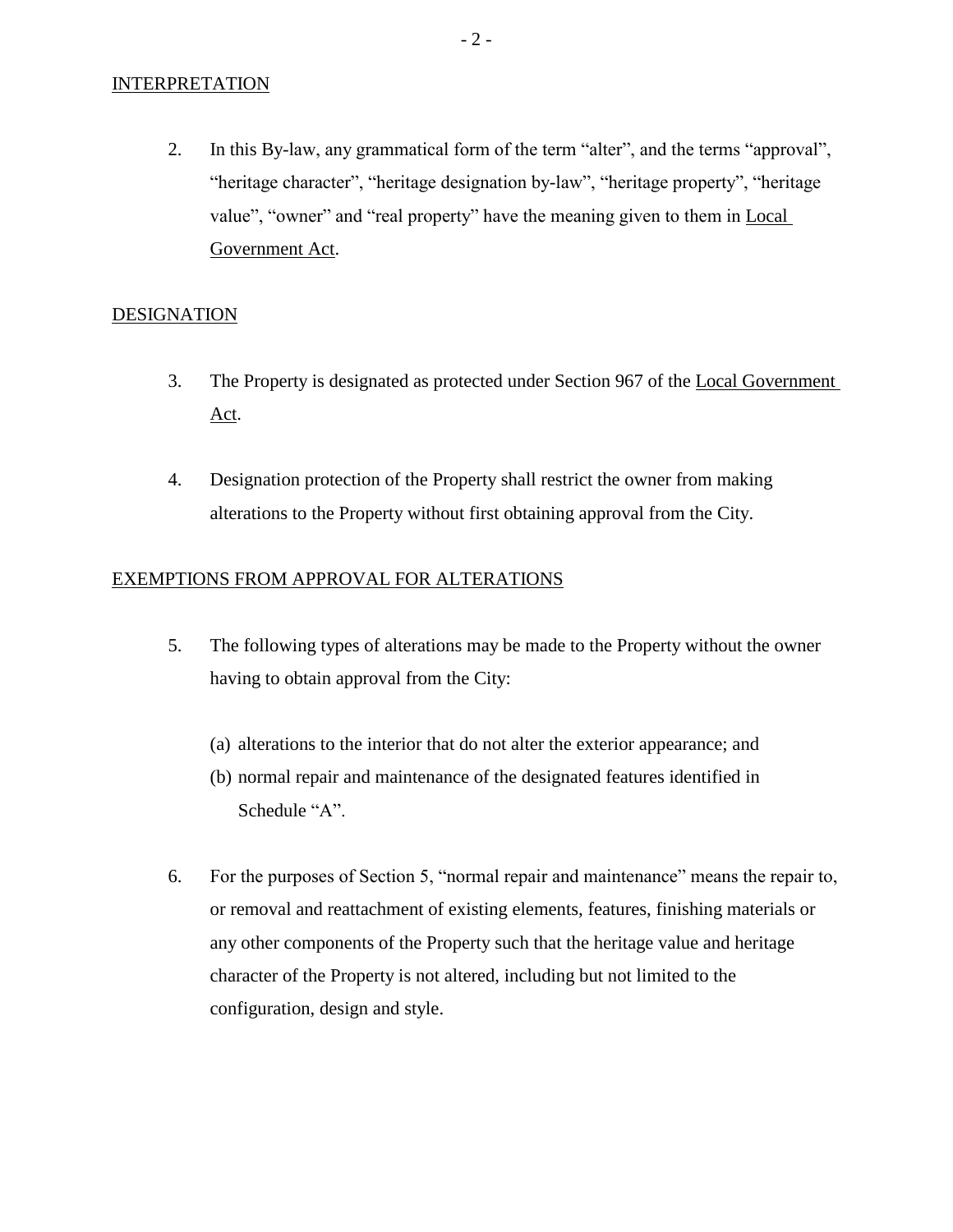- 7. Should normal repair and maintenance result in damage to any existing elements, features, finishing materials or any other components of the Property as identified in Schedule "A", the owner shall notify the City and repair the damage to the satisfaction of the City.
- 8. Notwithstanding the exemption of Section 5, a building permit may be required in accordance with Surrey Building By-law, 1987, No. 9011, as amended or consolidated from time to time and any successor by-law.

READ A FIRST AND SECOND TIME on the 25th day of June, 2001.

PUBLIC HEARING HELD thereon on the 23rd day of July, 2001.

READ A THIRD TIME on the 23rd day of July, 2001.

RECONSIDERED AND FINALLY ADOPTED, signed by the Mayor and Clerk, and sealed with the Corporate Seal on the 15th day of October, 2001.

\_\_\_\_\_\_\_\_\_\_\_\_\_\_\_\_\_\_\_\_\_\_\_\_\_\_\_\_\_\_\_\_\_\_\_ MAYOR

 $CLERK$ 

h:\by-laws\adopted bylaws\2001\clk14446.blw.doc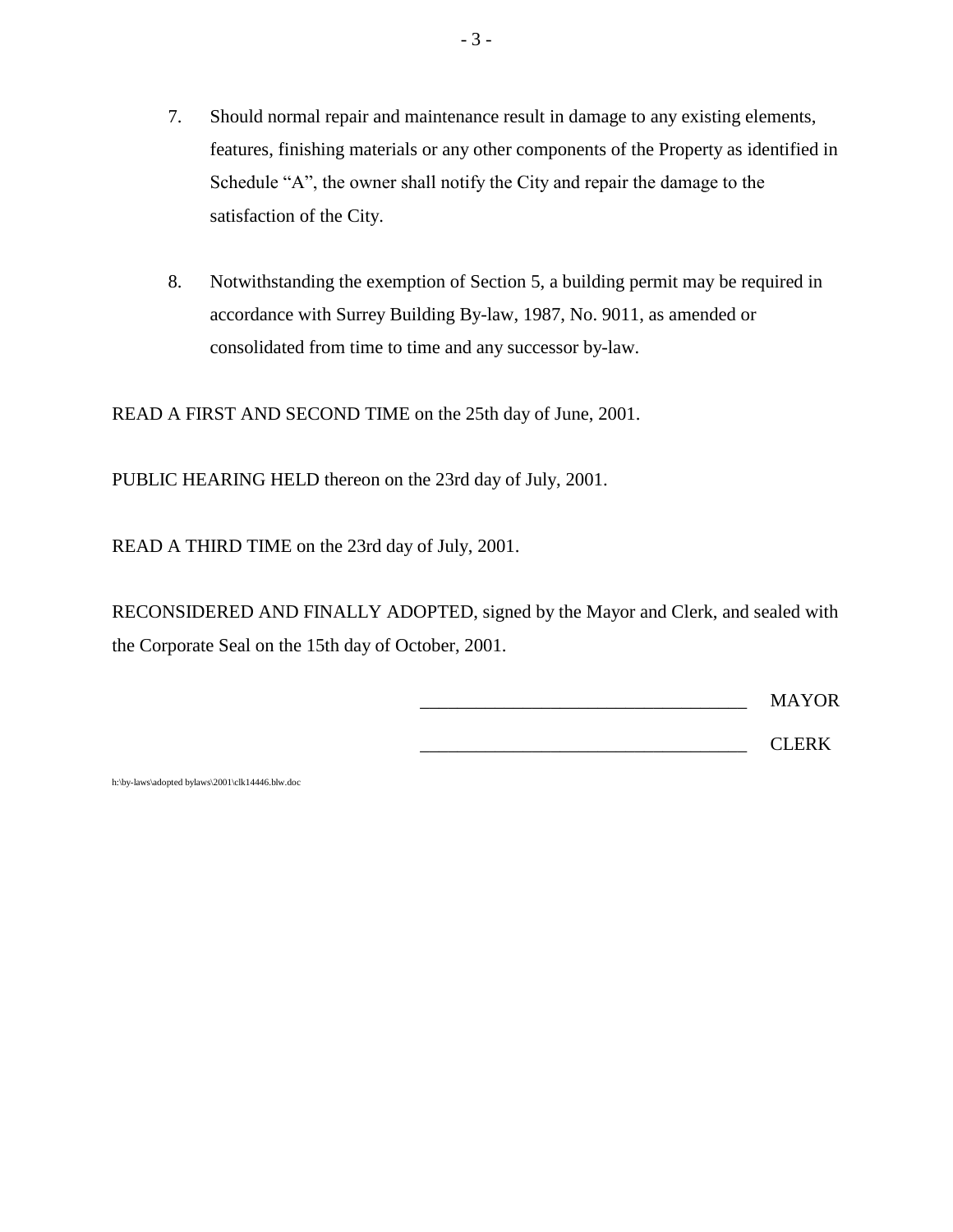## **SCHEDULE "A"**

## **PART ONE: REAL PROPERTY WITH HERITAGE VALUE OR HERITAGE CHARACTER**

### CIVIC ADDRESS LEGAL DESCRIPTION DESIGNATED FEATURES

10668 – 125B Street Parcel Identifier:

012-265-420

Lot 1, Section 20, Range 2 West, New Westminster District, Plan 1587

Structure and exterior of residential dwelling otherwise known as the "James Creighton House".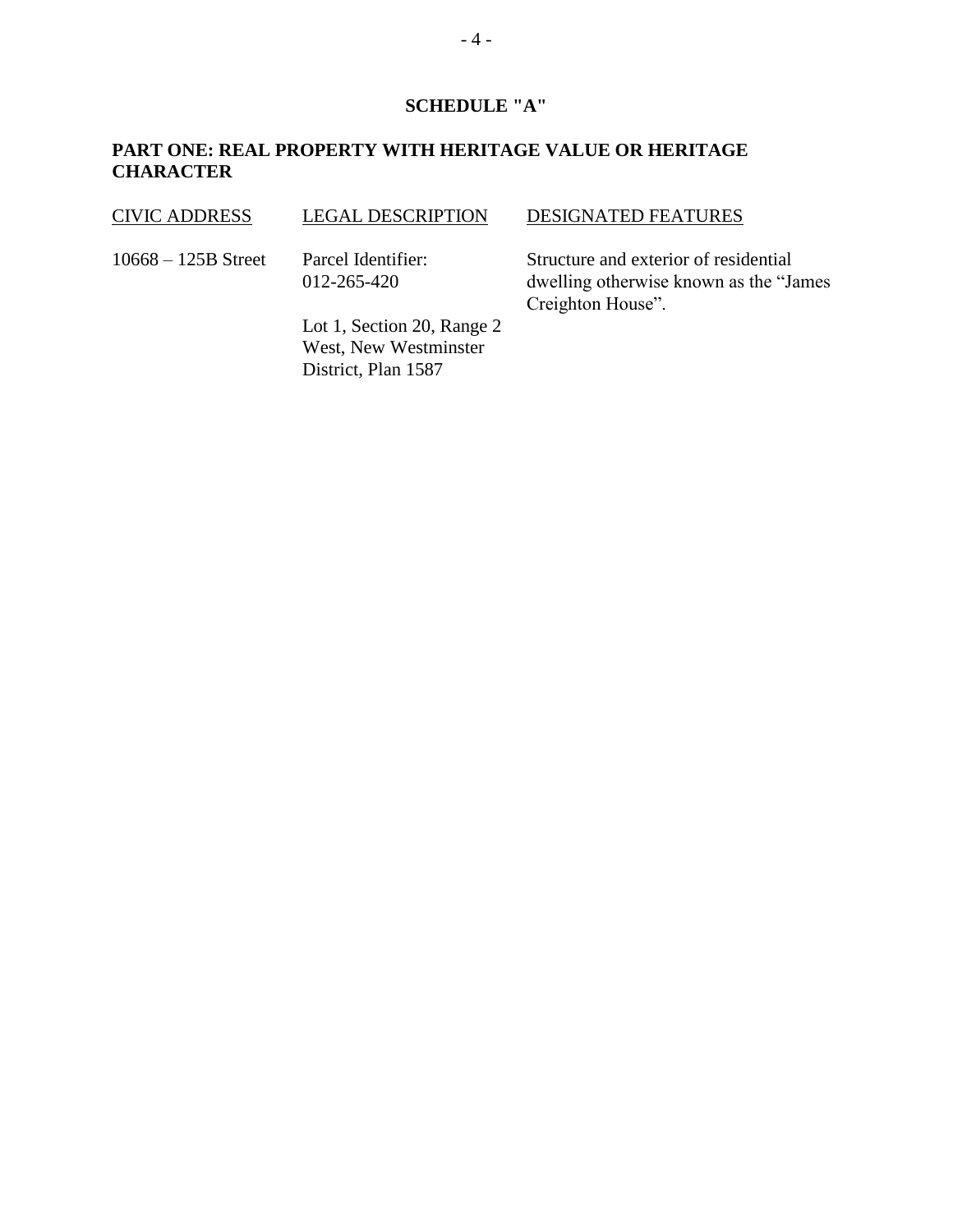## **SCHEDULE "B"**



Front of Creighton House. The front porch wraps around the south side, as well as part of the north side. A bay window extends from the first floor through to the second floor. The upper gable features fishscale and square butt shingles.